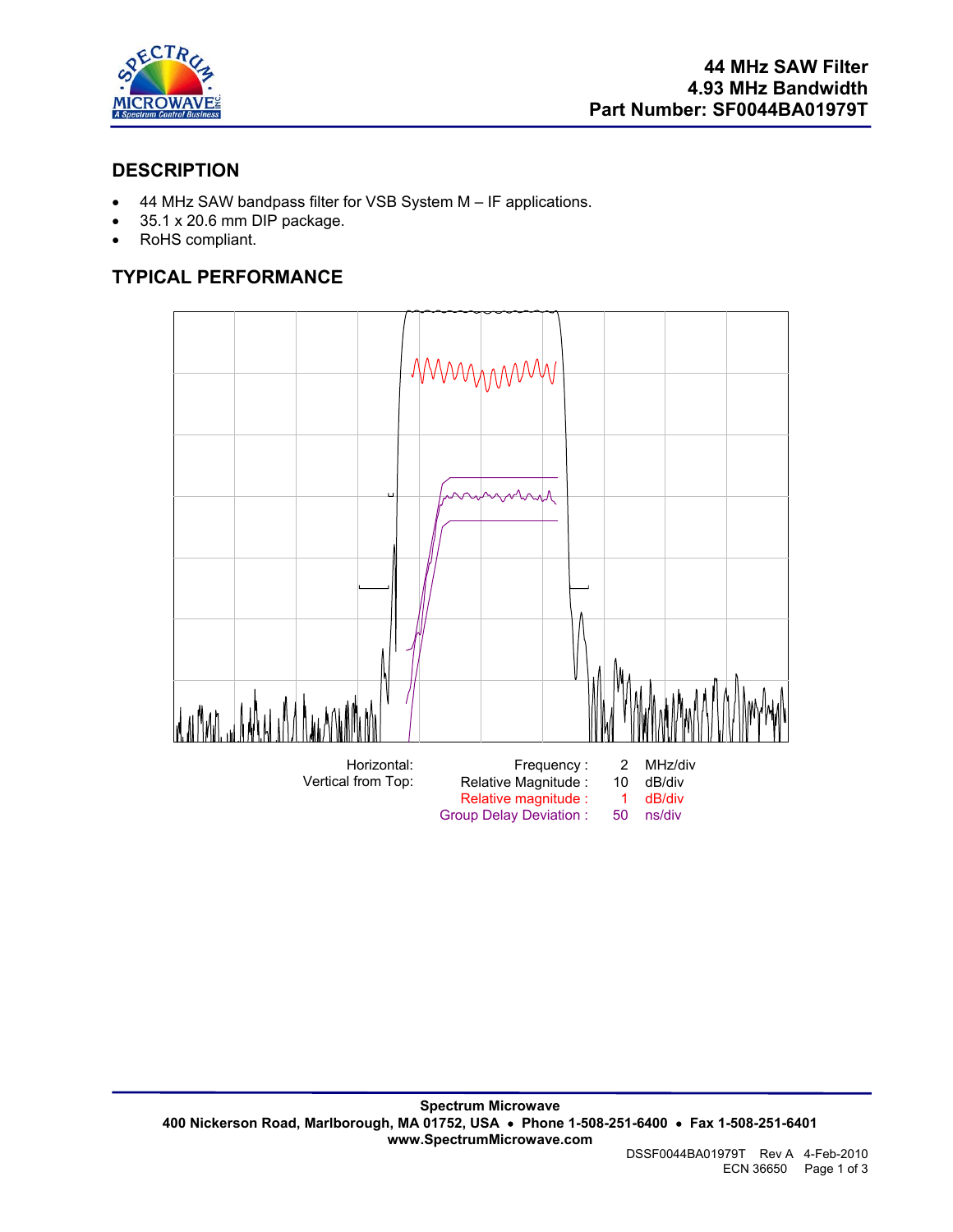

# **SPECIFICATION**

| <b>Parameter</b>                                    | Min                      | <b>Typ</b>   | <b>Max</b>               | <b>Units</b> |
|-----------------------------------------------------|--------------------------|--------------|--------------------------|--------------|
| Center Frequency (Fo, nominal) <sup>1</sup>         |                          | 44           |                          | <b>MHz</b>   |
| Insertion Loss( average passband level)             | $\overline{\phantom{a}}$ | 27           | 29                       | dB           |
| Passband Ripple <sup>2</sup>                        |                          | 0.6          | 0.8                      | dB p-p       |
| Attenuation at 41.57 MHz                            |                          | 1.5          | $\overline{2}$           | dB           |
| Attenuation at 46.5 MHz                             |                          | 0.5          | $\overline{2}$           | dB           |
| Group Delay response at:                            |                          |              |                          |              |
| 45.75 MHz (reference)                               | $\overline{\phantom{0}}$ | 0            |                          | ns           |
| 41.57 MHz                                           | $-446$                   | $-346$       | $-246$                   | ns           |
| 41.75 MHz                                           | $-343$                   | $-293$       | $-243$                   | ns           |
| 41.85 MHz                                           | $-299$                   | $-264$       | $-229$                   | ns           |
| 42.17 MHz                                           | $-205$                   | $-170$       | $-135$                   | ns           |
| 42.75 MHz                                           | $-45$                    | $-10$        | 25                       | ns           |
| 43.0 to 46.5 MHz                                    | $-35$                    | $\mathbf{0}$ | 35                       | ns           |
| Rejection (20 to 40.15 MHz)                         | 50                       | 55           |                          | dB           |
| Rejection (40.15 to 41.10 MHz)                      | 45                       | 48           |                          | dB           |
| Rejection (41.10 to 41.25 MHz)                      | 30                       | 40           | $\overline{\phantom{a}}$ | dB           |
| Rejection (47.0 to 47.6 MHz)                        | 45                       | 50           |                          | dB           |
| Rejection (47.6 to 60 MHz)                          | 50                       | 55           |                          | dB           |
| Time domain spurious (3.5 -13 us After main signal) | 50                       | 57           |                          | dB           |
| Delay at Fo                                         | $\overline{\phantom{0}}$ | 4.4          |                          | <b>us</b>    |
| Ambient Temperature (Tref)                          |                          | 60           |                          | ° C          |
| Source/Load Impedance<br>$\sim$ $\sim$ $\sim$       |                          | 50           |                          | Ω            |

Notes: 1. Average of lower & upper 3 dB frequencies.

2. Measured over 41.75 to 46.45 MHz.

3. Typical change of filter frequency response with temperature is Δf = (T-T<sub>ref</sub>)\*Tc\*Fc, in ppm.

## **MAXIMUM RATINGS**

| Parameter                                              |                          |     | мах                      | units  |
|--------------------------------------------------------|--------------------------|-----|--------------------------|--------|
| Storage Temperature Range                              | -40                      | 60  | 85                       | $\sim$ |
| Temperature Coefficient of Frequency (Tc) <sup>3</sup> | $\overline{\phantom{0}}$ | -94 | $\overline{\phantom{0}}$ | ppm/°C |
| Input Power Level                                      | -                        |     |                          | dBm    |

### **MATCHING CIRCUIT**



Note: External matching components are not required.